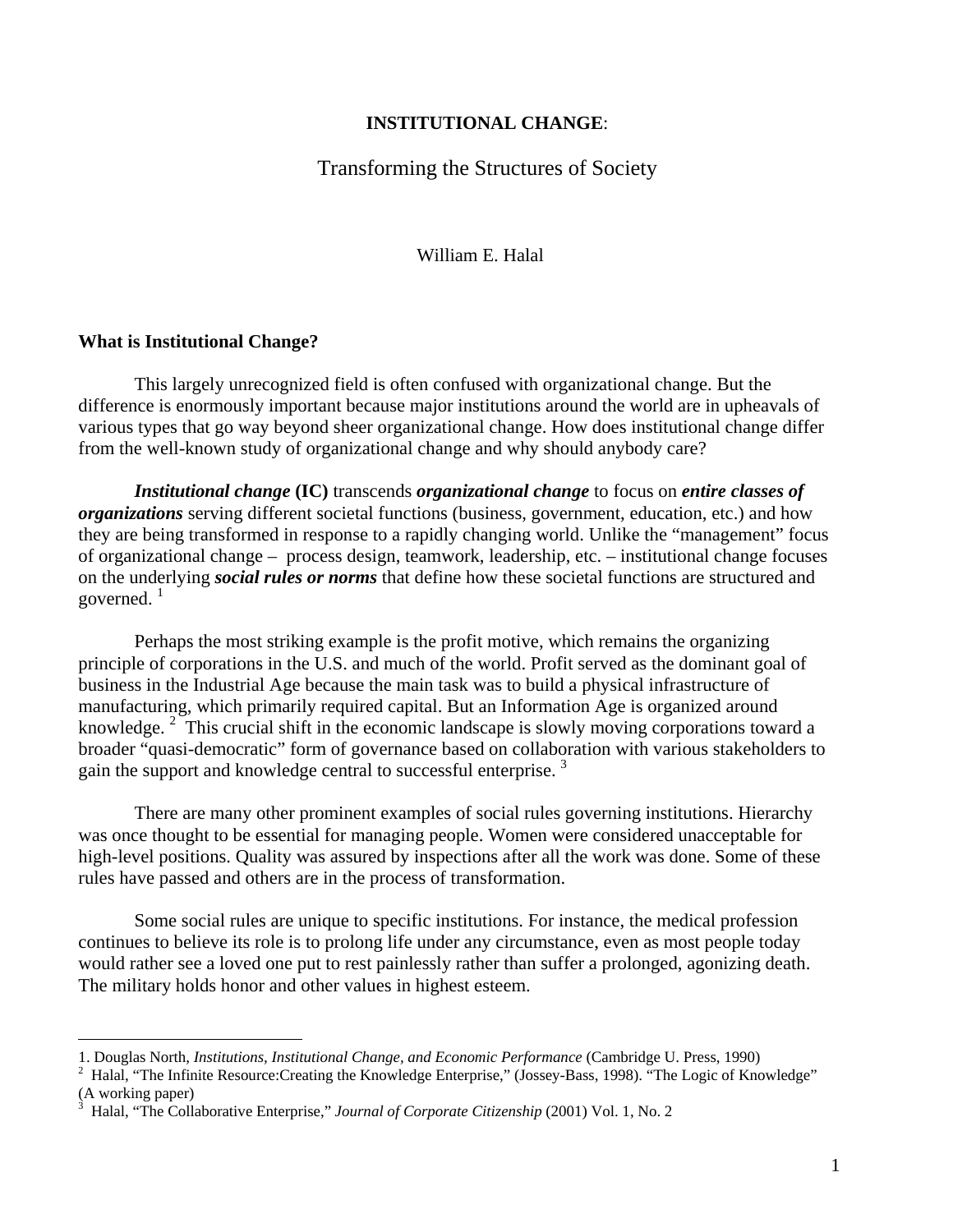Most of us take the vast infrastructure of social institutions for granted because it is as ordinary and invisible as the air we breathe. But those who advocate changes are usually greeted with strong doubts and objections, which signals subtle barriers operating at the subjective level of cultural values and beliefs. These are the social norms governing institutions at a higher domain lying above the rational level of objective knowledge.

Ordinary change takes place within these institutional boundaries and it can be addressed in a rational manner usually. But IC provokes confusion and resistance because it violates these strongly held norms. Try challenging the concept of hierarchy or the profit motive, for instance, and your most persuasive arguments will usually fall on deaf ears. Institutional concepts are so deeply engrained in the prevailing social culture that they seem inviolate, accepted as matters of faith, the only reasonable way the world is presumed able to function effectively. Institutional rules are the sacred cows of society.

### **What Do We Need to Learn?**

My goal is to dispel this confusion with the experience and insight that has led to change in various institutions. I hope to identify these often unspoken but rock-hard social rules that govern institutional conduct and to understand how they operate. All institutions are interconnected in any society, so we are also interested in mapping out this nexus of social rules. For instance, the profitmotive causes business to ignore social impacts, thereby requiring government welfare programs and regulation. But if firms were "quasi-democratic" they could be self-regulated while serving society better. This interlocking set of institutional rules forms the structure of society itself operating at the *meso*economic level lying above microeconomics and below macroeconomics.<sup>4</sup>

I am particularly interested in how institutions change over time, especially as information technology (IT), globalization, higher-order social values, and other historic forces exert relentless pressure for transformation. Much has been said about this wave of change, but it has focused on the relatively minor aspects of organizational change rather than the underlying social rules. When and how do these more powerful rules begin to shift? How long is the process, and what initiates it? How much IC is taking place today, and to what extent will it grow? Where are the implacable forces of technology and globalization leading?

### **The Power of the Institutional Level**

 One of the main conclusions of this line of study is that institutions are social artifacts designed to suit a period of time, and these revolutionary forces have been transforming all institutions for decades, with the biggest hurdles lying ahead. Working in this higher domain of the institutional level may be more difficult, but it also offers more powerful strategies for leveraging change across entire segments of society.

For instance, the superiority of American military power is attributable to a "Force Transformation" to "Network Centric Warfare," notably seen in the battles of Afghanistan and Iraq.

 4 I am indebted to Professor Lee Preston of the University of Maryland for the concept of mesoeconomics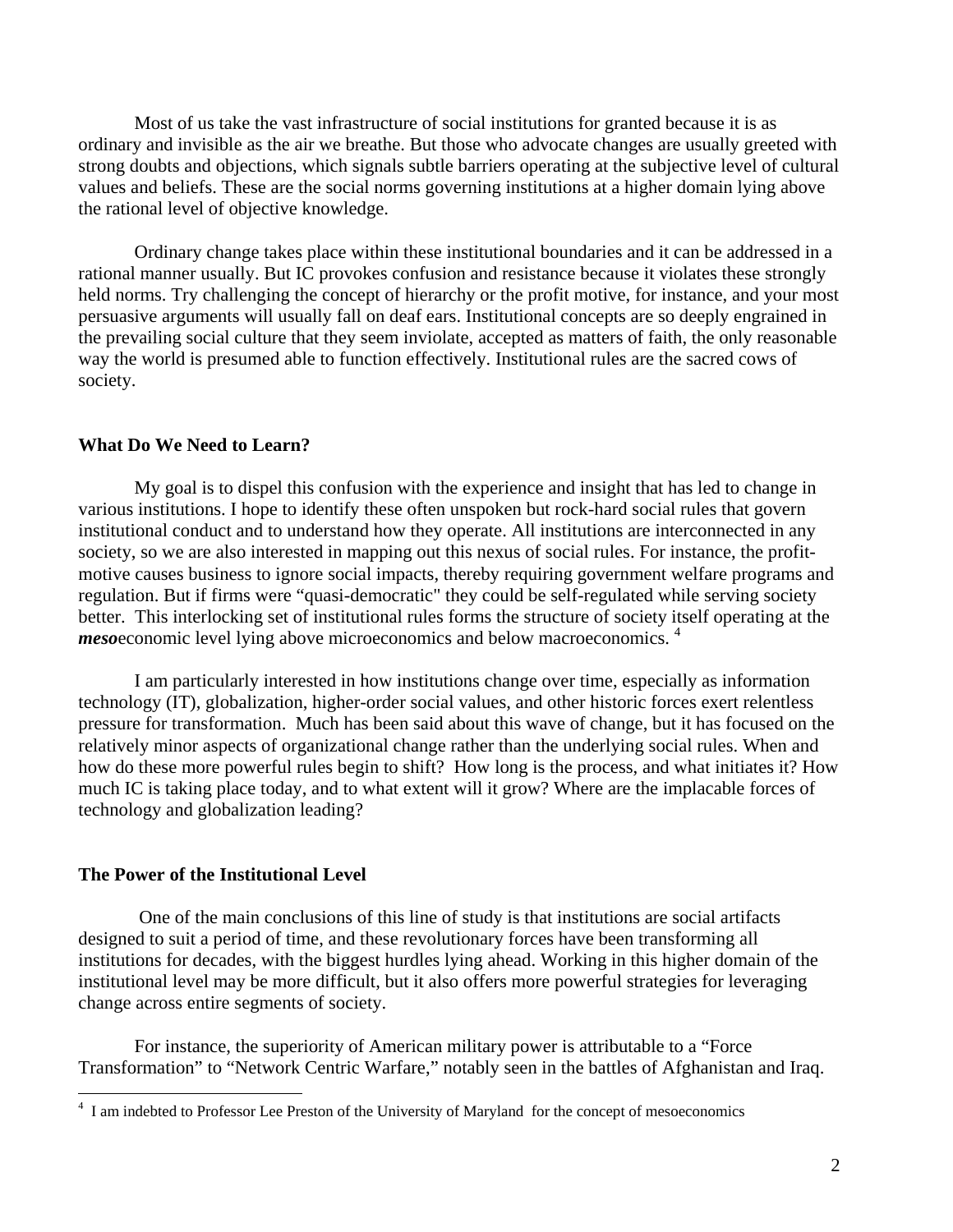Meanwhile, Enron, WorldCom, and other corporate scandals have heightened the urgency of redefining corporate governance. State and Federal agencies are being reinvented and moving toward e-government, health care is in upheaval, K-12 education continues to struggle with poor performance and universities with distance learning. Publishing, financial investment, and other "information-intensive" industries are all moving to the Internet.

This is a slow, agonizing, historic process. But if one grasps the newly emerging logic driving this change and how it is translated into institutional forms, it is then possible to understand the significance of what is happening to our social order and to anticipate how it will look and work in a knowledge-based world.

# **A Special Issue of** *On-the-Horizon*

I had an opportunity to edit a special issue of the journal, On-the-Horizon, focusing on this topic (2005, No. 1), and I invited a distinguished group of authorities to help in understanding how institutions are changing today. Following is a quick summary of their backgrounds and the central point of their papers:

**Willam E. Halal, the editor**, offered a conceptual model integrating this field of study into three central themes describing major trends in IC.

**Ian Wilson, one of our "deans" in strategy and future studies,** drew on his seminal work with GE and other firms to argue that a "new corporate social contract " is coming

**Harlan Cleveland, another of our "deans,"** summarized insights from his experience in government policy to note how the Information Age is creating various paradoxes.

**Arthur K. Cebrowski, Director of the U.S. Office of Force Transformation,** provided seven principle strategies for transforming large institutions like the military.

**Jonathan Peck, Vice President of the Institute for Alternative Futures,** punctured the claims of medical technology to argue that an aging population must accept death as part of healthcare.

**Sohail Inayatullah, a renowned Asian Scholar,** summarized his work with corporations and governments to provide a different view focusing on vision, culture and spirit.

**William H. White, a change consultant**, used living case studies to take us inside of the transformation process at some of his organizational clients.

### **Conclusions of this Study**

What did we learn from this wealth of knowledge?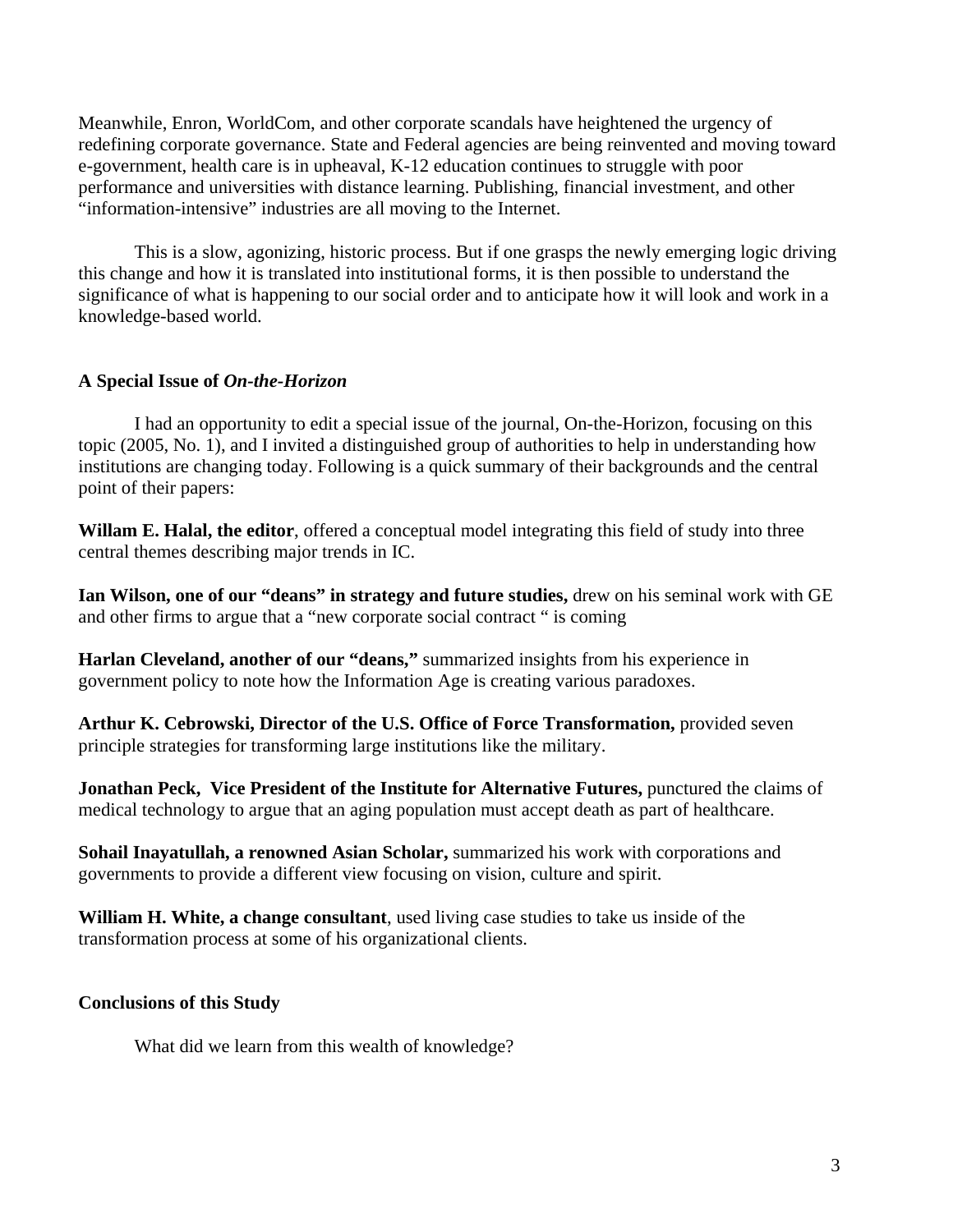One of our major conclusion is that the contributors generally support Halal's framework of three central features, or themes. In fact, the first of these – "e-organization – is considered rather obvious by our authors, to the point that it is assumed to be almost here now. **E-Organization** represents the *technological dimension* of institutions. It defines the movement of the information processing function from paper and telephone within a hierarchical chain-of-command toward fully integrated IT networks operating in real time – "telework" among "virtual teams," automation of the entire supply-chain, "e-tailing" directly with clients via the Internet, and "real-time management." However, Harlan Cleveland took issue with the assumption that e-organization can really automate much of the complex work of government.

 The theme of "self-organizing systems" is also thought on target. **"Self-Organizing Systems"** represent the *economic dimension*. The traditional hierarchy can be best understood as a "planned economy" controlled by executives, but there is a general move toward an "internal market economy" of small, self-managed units. The growth of organizational networks, self-managed teams, performance pay, entrepreneurship, internal enterprises, and other trends point in this direction that has been articulated most cogently by Russell Ackoff, Gifford Pinchot, Ray Miles, Gary Hamel, and many executives. Ian Wilson thought this concept is at work in the network structures of dynamic corporations. Admiral Cebrowski noted that the military is using self-led teams of special operatives behind enemy lines. And Sohail Inayatullah saw the need for self-organizing systems in building capacity for innovation in corporations and governments.

 The third theme of **"Stakeholder Collaboration"** represents the *political dimension* of the knowledge institution. It is now clear that organizations are essentially political in that they must form a working coalition of investors, employees, clients, and other stakeholders to succeed. The implication is that all of these groups should be engaged in collaborative policy decisions to gain their unique resources, support, and knowledge. This concept is central to Wilson's call for a new corporate contract that serves society as well as financial gain. Cleveland noted the interweaving of the public and private sectors. And the need to form a "corporate community" of stakeholders is another of the issues arising in Inayatullah's organizational workshops.

My main conclusion, however, is that other factors play a greater role than these three "structural" features. Almost all of our contributors focused on the powerful forces of knowledge, vision, culture, and spirit in originating and driving transformation. Wilson used the concept of a "social contract" to capture the full meaning of the emerging social role for business. Cleveland organized his entire analysis on the pivotal foundation of knowledge in the emerging economic system. Cebrowski was impressed with the central roles played by language, the media, and culture in transformation. Inayatullah noted time and time again the role of provocative ideas, symbols, aspirations, and a host of other ways of expressing an organizing vision. Jonathan Peck thought the entire foundation of health care must shift to accepting a positive attitude toward death.

 Another insightful perspective can be seen in the attempts to understand the rather mysterious process of transformation itself. Wilson thought it is driven by external trends, especially economic pressures, relentlessly grinding away at the barriers to change. Cleveland was impressed with how political forces move government forward in time, albeit with great uncertainty and tentativeness. Cebrowksi is concerned with using any tool available to overcome the unyielding inertia of the status quo. Inayatullah focused on the power of positive images and visions to draw an organization